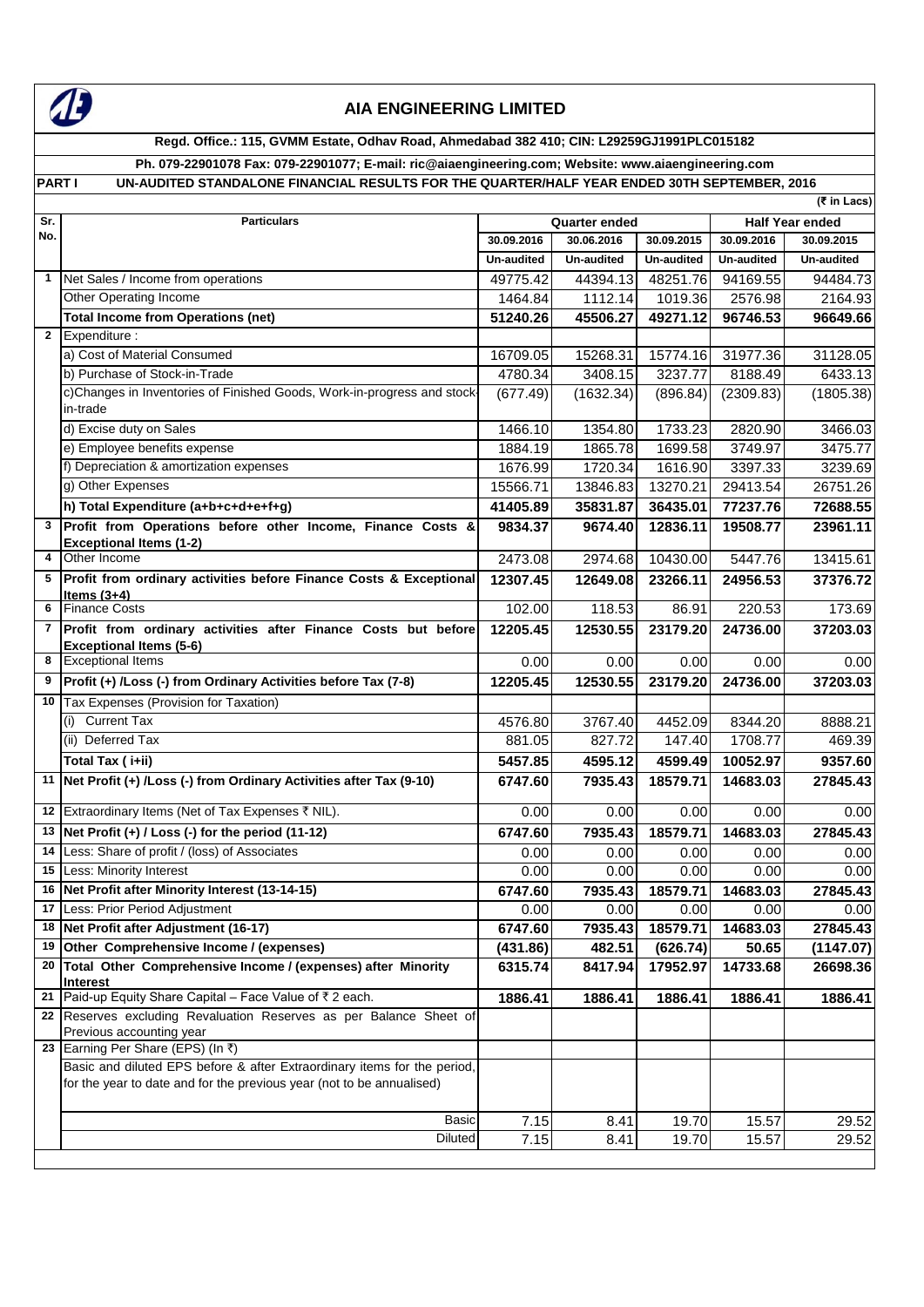#### **Notes :**

- (I) The above Unaudited Financial Results for the Quarter / Half Year ended 30th September, 2016 have been reviewed by the Audit Committee and were taken on record by the Board of Directors in their respective meetings held on 15th November, 2016.
- (II) Results for the Quarter/Half Year ended September 30, 2016 have been prepared in accordance with The Companies (Indian Accounting Standards) Rules, 2015 (IND AS) notified by the Ministry of Corporate Affairs. The results for the Quarter/Half Year ended September 30, 2015 have been restated as per IND AS and are comparable on like to like basis.
- (III) The Statutory Auditors of the Company have carried out a "Limited Review"of the above results as per Regulations 33 of SEBI (Listing Obligations and Disclosure Requirements) Regulations, 2015.
- (IV) The format for above results as prescribed in SEBI's Circular CIR/CFD/CMD/15/2015 dated November 30, 2015 has been modified to comply with requirements of SEBI's Circular dated July 5, 2016, IND AS and Schedule III [Division II] to the Companies Act, 2013 applicable to companies that are required to comply with IND AS.
- (V) The Company has only one reportable primary business segment as per IND AS 108 i.e. Manufacturing of High Chrome Mill Internals.
- (VI) Figures for the previous Period have been regrouped, reclassified and restated wherever necessary to make them comparable with the current period's figures.
- (VIII) Statement of reconciliation of net profit reported under IND AS and net profit reported under previous Indian GAAP for the quarter ended September 30, 2015 are as under:

| <b>Particulars</b>                                    | <b>Standalone</b>           |                                      |  |
|-------------------------------------------------------|-----------------------------|--------------------------------------|--|
|                                                       | Quarter ended<br>30-09-2015 | <b>Half Year ended</b><br>30-09-2015 |  |
| Net Profit after Tax as per previous Indian GAAP      | 18041.24                    | 26588.16                             |  |
| ADD:                                                  |                             |                                      |  |
| 1) Excise duty                                        | 1733.23                     | 3466.03                              |  |
| 2) Adjustment on account of fair value of Investments | 669.24                      | 1418.31                              |  |
| 3) Effect of Current tax                              | (26.69)                     | 120.99                               |  |
| 4) Impact of amortisation written back on goodwill    | 38.60                       | 76.78                                |  |
| 5) Adjustment on account of Hedge Accounting          | 82.51                       | 295.43                               |  |
| <b>SUB TOTAL</b>                                      | 2496.89                     | 5377.54                              |  |
| LESS:                                                 |                             |                                      |  |
| 1) Excise duty                                        | 1733.23                     | 3466.03                              |  |
| 2) Remeasurements of Defined Benefit Plans            | 8.92                        | 17.85                                |  |
| 3) Effect of Deferred Tax                             | 216.27                      | 636.39                               |  |
| <b>SUB TOTAL</b>                                      | 1958.42                     | 4120.27                              |  |
| Net Profit after Tax before OCI as per IND AS         | 18579.71                    | 27845.43                             |  |
| Other Comprehensive Income/(Expenses)                 | (626.74)                    | (1147.07)                            |  |
| Total Comprehensive as per IND AS                     | 17952.97                    | 26698.36                             |  |

**By Order of Board of Directors For AIA Engineering Limited**

(₹ in Lacs)

|                           | Sd/-                     |
|---------------------------|--------------------------|
| <b>Place: Ahmedabad</b>   | (Bhadresh K. Shah)       |
| Date: 15th November, 2016 | <b>Managing Director</b> |
|                           | DIN:00058177             |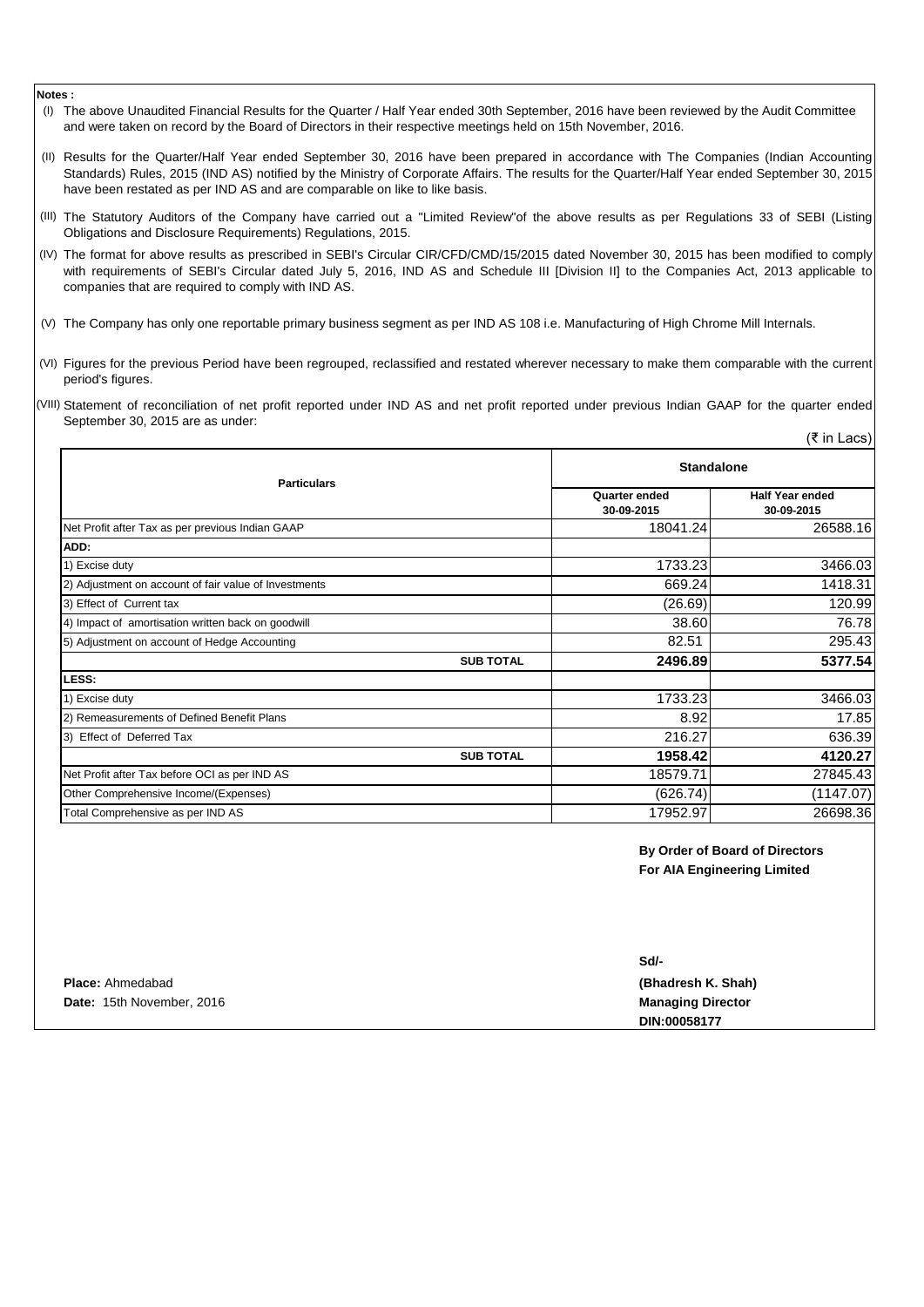

### **AIA ENGINEERING LIMITED**

### **Regd. Office.: 115, GVMM Estate, Odhav Road, Ahmedabad 382 410; CIN: L29259GJ1991PLC015182**

**Ph. 079-22901078 Fax: 079-22901077; E-mail: ric@aiaengineering.com; Website: www.aiaengineering.com**

## **PART I UN-AUDITED CONSOLIDATED FINANCIAL RESULTS FOR THE QUARTER/HALF YEAR ENDED 30TH SEPTEMBER, 2016**

|                          |                                                                     |                      |            |            |                        | (₹ in Lacs)       |
|--------------------------|---------------------------------------------------------------------|----------------------|------------|------------|------------------------|-------------------|
| Sr. No.                  | <b>Particulars</b>                                                  | <b>Quarter ended</b> |            |            | <b>Half Year ended</b> |                   |
|                          |                                                                     | 30.09.2016           | 30.06.2016 | 30.09.2015 | 30.09.2016             | 30.09.2015        |
|                          |                                                                     | Un-audited           | Un-audited | Un-audited | Un-audited             | <b>Un-audited</b> |
| $\mathbf{1}$             | Net Sales / Income from operations                                  | 53418.83             | 48464.47   | 49635.17   | 101883.30              | 103201.08         |
|                          | <b>Other Operating Income</b>                                       | 1467.23              | 1112.98    | 1223.58    | 2580.21                | 2169.71           |
|                          | <b>Total Income from Operations (net)</b>                           | 54886.06             | 49577.45   | 50858.75   | 104463.51              | 105370.79         |
| $\overline{2}$           | Expenditure :                                                       |                      |            |            |                        |                   |
|                          | a) Cost of Material Consumed                                        | 19926.01             | 17742.37   | 17779.86   | 37668.38               | 35179.15          |
|                          | b) Purchase of Stock-in-Trade                                       |                      |            |            |                        |                   |
|                          | c)Changes in Inventories of Finished Goods, Work-in-progress        | (5263.17)            | (3689.24)  | (1842.98)  | (8952.41)              | (660.83)          |
|                          | and stock-in-trade                                                  |                      |            |            |                        |                   |
|                          | d)Excise Duty                                                       | 1940.51              | 1688.81    | 2034.95    | 3629.32                | 4035.26           |
|                          | e) Employee benefits expense                                        | 2671.68              | 2567.11    | 2497.68    | 5238.79                | 5046.36           |
|                          | f) Depreciation & amortization expenses                             | 1704.92              | 1748.71    | 1648.93    | 3453.63                | 3303.95           |
|                          | g) Other Expenses                                                   | 19666.29             | 17038.70   | 16078.11   | 36704.99               | 32632.48          |
|                          | h) Total Expenditure (a+b+c+d+e+f+g))                               | 40646.24             | 37096.46   | 38196.55   | 77742.70               | 79536.37          |
| 3                        | Profit from Operations before other Income, Finance Costs &         | 14239.82             | 12480.99   | 12662.20   | 26720.81               | 25834.42          |
|                          | <b>Exceptional Items (1-2)</b>                                      |                      |            |            |                        |                   |
| 4                        | Other Income                                                        | 2682.91              | 3044.77    | 1977.30    | 5727.68                | 4783.81           |
| 5                        | Profit from ordinary activities before Finance Costs &              | 16922.73             | 15525.76   | 14639.50   | 32448.49               | 30618.23          |
|                          | <b>Exceptional Items (3+4)</b>                                      |                      |            |            |                        |                   |
| 6                        | <b>Finance Costs</b>                                                | 102.07               | 118.60     | 95.12      | 220.67                 | 209.15            |
| $\overline{\phantom{a}}$ | Profit from ordinary activities after Finance Costs but before      | 16820.66             | 15407.16   | 14544.38   | 32227.82               | 30409.08          |
|                          | <b>Exceptional Items (5-6)</b>                                      |                      |            |            |                        |                   |
| 8                        | <b>Exceptional Items</b>                                            |                      |            |            |                        |                   |
| 9                        | Profit (+) /Loss (-) from Ordinary Activities before Tax (7-8)      | 16820.66             | 15407.16   | 14544.38   | 32227.82               | 30409.08          |
|                          |                                                                     |                      |            |            |                        |                   |
| 10                       | Tax Expenses (Provision for Taxation)                               |                      |            |            |                        |                   |
|                          | (i) Current Tax                                                     | 4562.21              | 3915.37    | 4506.87    | 8477.58                | 9037.63           |
|                          | (ii) Deferred Tax                                                   | 1014.51              | 587.96     | 111.79     | 1602.47                | 420.94            |
|                          | Total Tax (i+ii)                                                    | 5576.72              | 4503.33    | 4618.66    | 10080.05               | 9458.57           |
| 11                       | Net Profit (+) / Loss (-) from Ordinary Activities after Tax (9-10) | 11243.94             | 10903.83   | 9925.72    | 22147.77               | 20950.51          |
|                          |                                                                     |                      |            |            |                        |                   |
| 12                       | Extraordinary Items (Net of Tax Expenses ₹ NIL).                    |                      |            |            |                        |                   |
| 13                       | Net Profit (+) / Loss (-) for the period (11-12)                    | 11243.94             | 10903.83   | 9925.72    | 22147.77               | 20950.51          |
| 14                       | Less: Share of profit / (loss) of Associates                        |                      |            |            |                        |                   |
| 15                       | Less: Minority Interest                                             | 8.65                 | 4.36       | 5.02       | 13.01                  | 8.35              |
| 16                       | Net Profit after Minority Interest (13-14-15)                       | 11235.29             | 10899.47   | 9920.70    | 22134.76               | 20942.16          |
| 17                       | Less: Prior Period Adjustment                                       |                      |            |            |                        |                   |
| 18                       | Net Profit after Adjustment (16-17)                                 | 11235.29             | 10899.47   | 9920.70    | 22134.76               | 20942.16          |
| 19                       | Other Comprehensive Income / (expenses)                             | (1110.30)            | 632.25     | (800.88)   | (478.05)               | (781.48)          |
| 20                       | Total Other Comprehensive Income / (expenses) after                 | 10124.99             | 11531.72   | 9119.82    | 21656.71               | 20160.68          |
|                          | <b>Minority Interest</b>                                            |                      |            |            |                        |                   |
| 21                       | Paid-up Equity Share Capital - Face Value of ₹ 2 each.              | 1886.41              | 1886.41    | 1886.41    | 1886.41                | 1886.41           |
| 22                       | Reserves excluding Revaluation Reserves as per Balance Sheet of     |                      |            |            |                        |                   |
|                          | Previous accounting year                                            |                      |            |            |                        |                   |
| 23                       | Earning Per Share (EPS) (In ₹)                                      |                      |            |            |                        |                   |
|                          | Basic and diluted EPS before & after Extraordinary items for the    |                      |            |            |                        |                   |
|                          | period, for the year to date and for the previous year (not to be   |                      |            |            |                        |                   |
|                          | annualised)                                                         |                      |            |            |                        |                   |
|                          | <b>BASIC</b>                                                        | 11.91                | 11.56      | 10.52      | 23.47                  | 22.20             |
|                          | <b>DILUTED</b>                                                      | 11.91                | 11.56      | 10.52      | 23.47                  | 22.20             |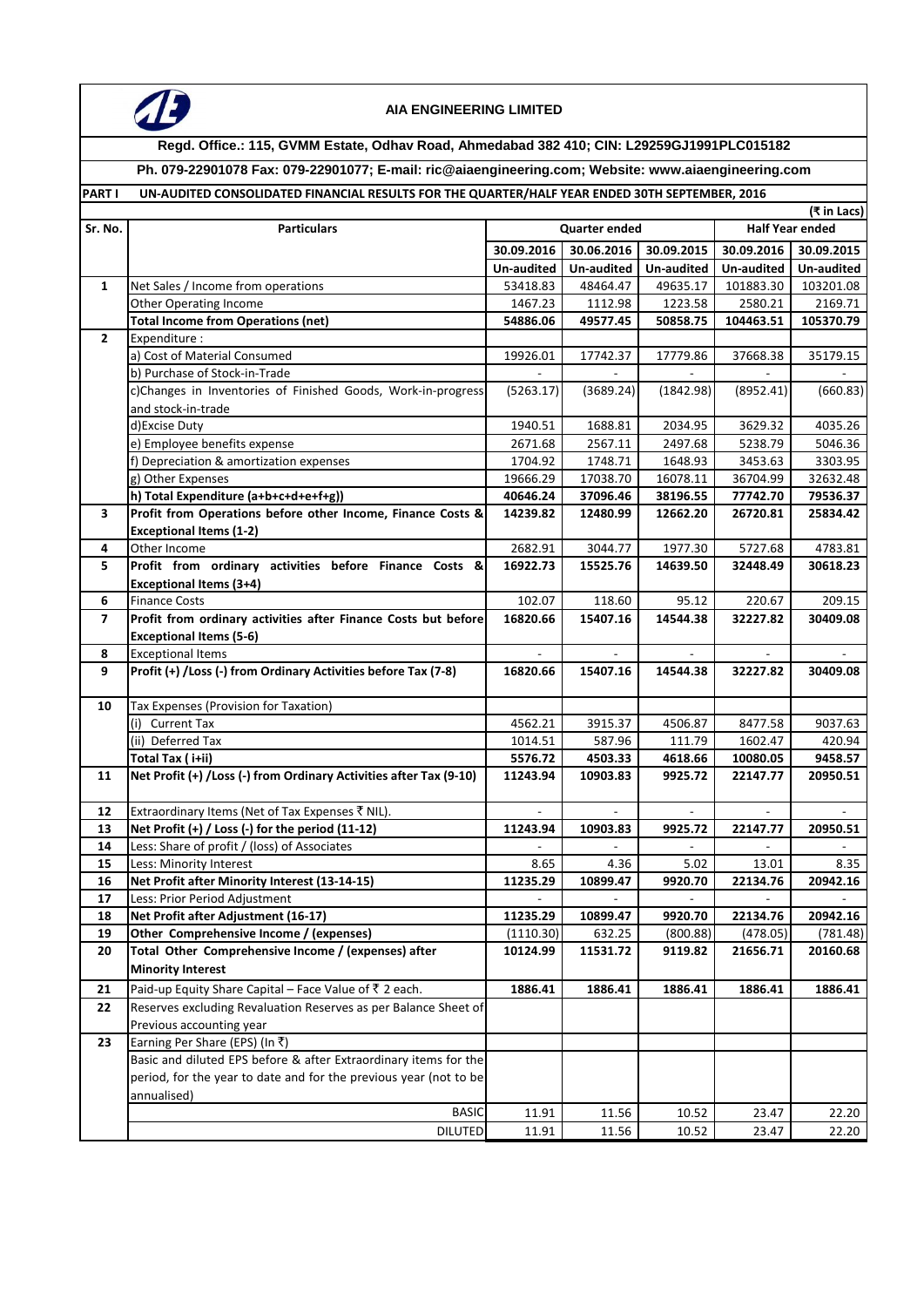#### **Notes :**

- (I) The above Unaudited Financial Results for the Quarter / Half Year ended 30th September, 2016 have been reviewed by the Audit Committee and were taken on record by the Board of Directors in their respective meetings held on 15th November, 2016.
- (II) Results for the Quarter/Half Year ended September 30, 2016 have been prepared in accordance with The Companies (Indian Accounting Standards) Rules, 2015 (IND AS) notified by the Ministry of Corporate Affairs. The results for the Quarter/Half Year ended September 30, 2015 have been restated as per IND AS and are comparable on like to like basis.
- (III) The Statutory Auditors of the Company have carried out a "Limited Review"of the above results as per Regulations 33 of SEBI (Listing Obligations and Disclosure Requirements) Regulations, 2015.
- (IV) The format for above results as prescribed in SEBI's Circular CIR/CFD/CMD/15/2015 dated November 30, 2015 has been modified to comply with requirements of SEBI's Circular dated July 5, 2016, IND AS and Schedule III [Division II] to the Companies Act, 2013 applicable to companies that are required to comply with IND AS.
- (V) The Company has only one reportable primary business segment as per IND AS 108 i.e. Manufacturing of High Chrome Mill Internals.
- (VI) Figures for the previous Period have been regrouped, reclassified and restated wherever necessary to make them comparable with the current period's figures.
- (VII) The Consolidated Financial Results comprises of the results of the Parent Company i.e. AIA Engineering Ltd. and its subsidiaries viz. Welcast Steels Ltd., Ahmedabad, AIA CSR, Vega Industries (Middle East) FZC., UAE, Vega Industries Ltd., U.K., Vega Industries Ltd., U.S.A., Vega Steel Industries (RSA) (Proprietary) Ltd., South Africa, Wuxi Weigejia Trade Co. Ltd., China and PT. Vega Industries Indonesia, Indonesia.
- (VIII) Statement of reconciliation of net profit reported under IND AS and net profit reported under previous Indian GAAP for the quarter ended September 30, 2015 are as under:

|                                    | (₹ in Lacs)                          |
|------------------------------------|--------------------------------------|
| Consolidated                       |                                      |
| <b>Quarter ended</b><br>30-09-2015 | <b>Half Year ended</b><br>30-09-2015 |
| 9348.04                            | 19630.65                             |
|                                    |                                      |
| 2034.95                            | 4035.26                              |
| 1095.95                            | 1845.02                              |
| (26.69)                            | 120.99                               |
| 38.60                              | 76.78                                |
| (344.20)                           | (131.28)                             |
| 2798.61                            | 5946.77                              |
|                                    |                                      |
| 2034.95                            | 4035.26                              |
| 4.26                               | 8.53                                 |
| 186.74                             | 591.47                               |
| 2225.95                            | 4635.26                              |
| 9920.70                            | 20942.16                             |
| (800.88)                           | (781.48)                             |
| 9119.82                            | 20160.68                             |
|                                    |                                      |

**By Order of Board of Directors For AIA Engineering Limited**

|                           | $Sd/-$                   |
|---------------------------|--------------------------|
| <b>Place:</b> Ahmedabad   | (Bhadresh K. Shah)       |
| Date: 15th November, 2016 | <b>Managing Director</b> |
|                           | DIN:00058177             |